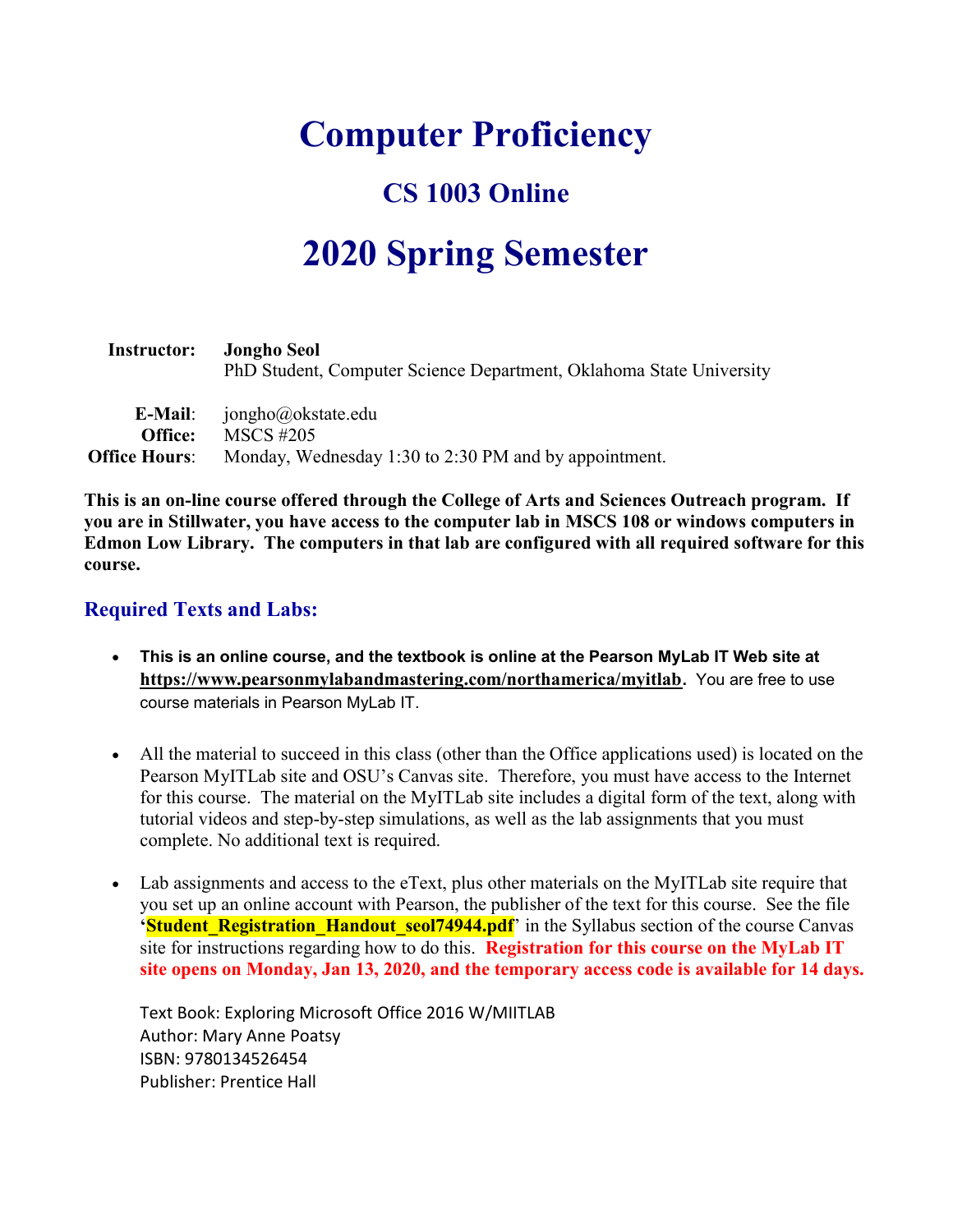You must have access to a Windows PC with Microsoft Office 2016 installed on it. Macintosh computers and the version of Office 2016 for Mac OS X will entail significant problems due to differences between the two versions of office. You may take the course using a Macintosh, but by doing so you accept responsibility for informing the instructor that you are doing so, being aware of the differences/problems encountered and informing the instructor when you encounter them.

As an OSU student, you have the right to download a free copy of Microsoft Office 2016 from the OSU IT department's software distribution center. If you download and install from this site, do so only on a system you own, or that you will have unlimited access to for the entire semester, and not to a system you may have restricted or temporary access to. You may not use this copy for commercial or professional purposes. You only get one download, so do not waste it. See Hardware/Software Requirements below and the IT department's software download center for further information. If you have any questions or doubts about which version of the Office 2016 to install, contact the OSU IT Department help desk at 405-744-HELP.

# Prerequisites for This Course:

None.

# Course Objectives:

This course will give you a working knowledge of the basic Microsoft Office 2016 products and also increased knowledge of the Internet – if you work diligently and read the book. The areas covered are:

- Learning to obtain, copy, and move files needed for class
- Gain a working knowledge of Microsoft Word 2016
- Gain a working knowledge of Microsoft Excel 2016
- Gain a working knowledge of Microsoft PowerPoint 2016
- Integrate the Various Programs Together

For virtually all your upper division courses, and for writing articles, theses and dissertations at the graduate school level, these are skills you will need and use almost constantly. In most professional fields, these skills are expected of all employees, and are "check-box items" in the hiring process. If you do not have these skills, you will not get the job. So, take this course seriously.

# Style/Mode of Teaching:

This is an online course. It is NOT self-paced. There are deadlines for items every week of the semester. The course is largely self-managed and rapidly paced. You must keep up with the course work. The easiest way to keep up is to work ahead by a week. The MyITLab assignments are simple and generally easy. They can be completed by most students in less than 60 minutes. But, if you are not prepared, they can take longer. Do not wait until the last minute to complete and submit assignments.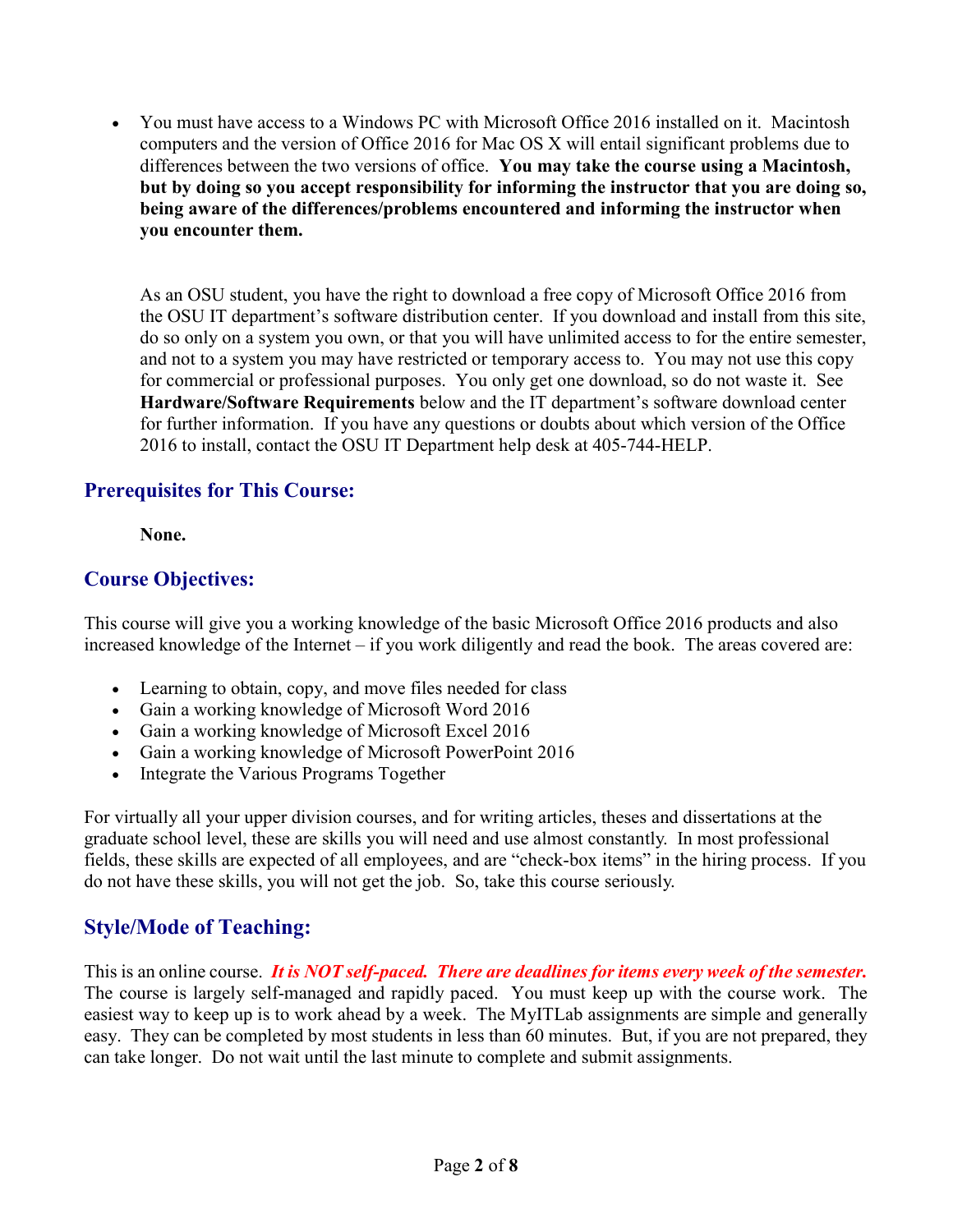The assignments can be accessed via Pearson MyLab IT and Canvas. The Canvas home page is accessible via the Internet at canvas.okstate.edu/courses, logging in to Canvas and then clicking the Computer Proficiency link as CS-1003-23378. The regular assignments can be accessed by using Pearson MyLab IT and the homework assignment tips are posted to the class Canvas site. To access the MyLab IT follow the instructions in the 'Student Registration Handout seol74944' file on the course Canvas Content/Syllabus & More page. MyLab IT assignments start almost immediately with the first due Wednesday (Jan 22, 2020) of the second week of class.

# Graded Materials:

#### Homework Assignments on MyITLab.com

There are 35 Homework (HW) and 6 Assessments (AS).

Total 41 Assignments Submissions, graded on a 100-point system for each. Homework assignments are scheduled in the page 7.

#### Exams

There are no exams. Note also that there are no assignments due during Finals week. Once you have completed all assignments as of May 1, you are done with this course.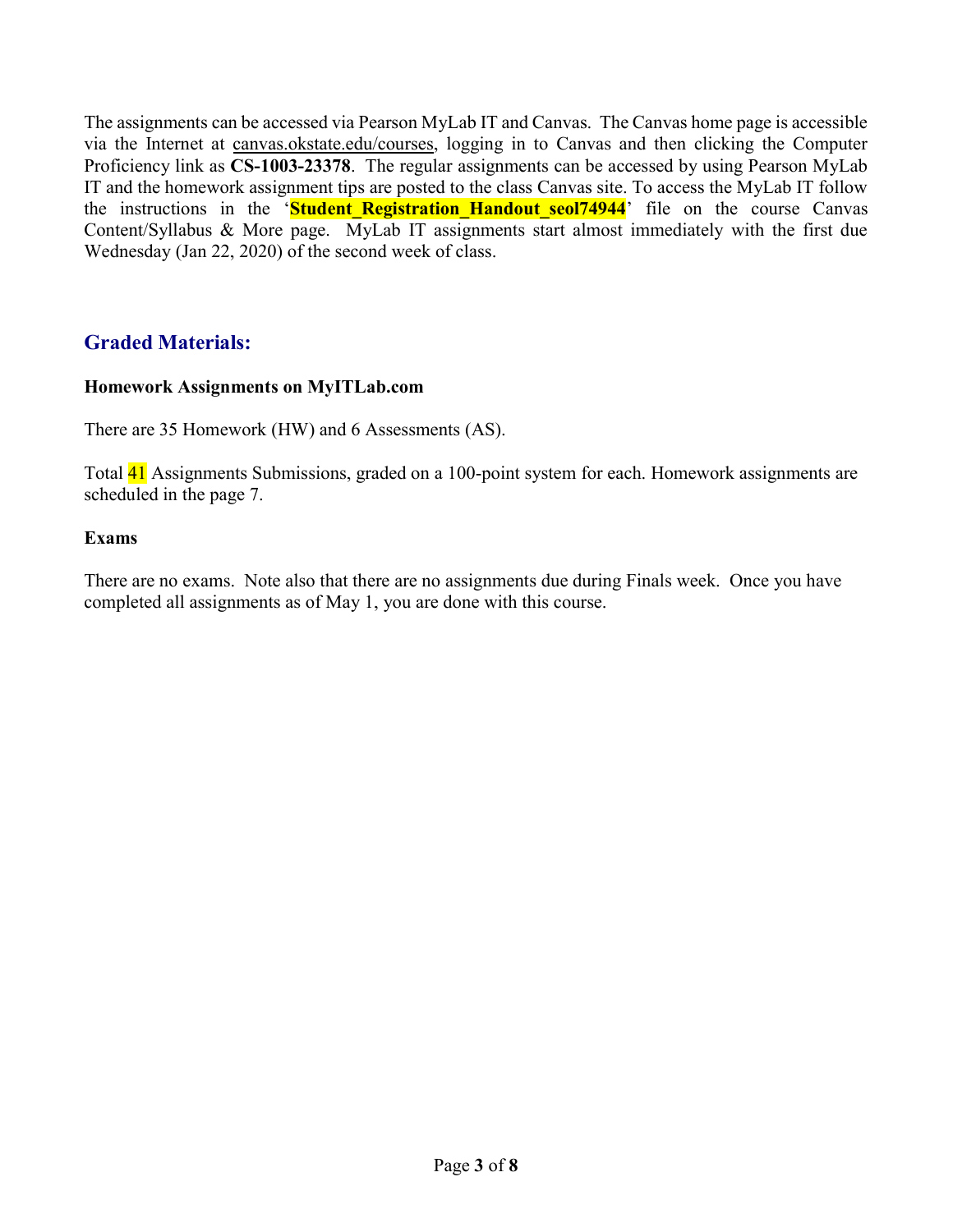## Assignment Due Dates:

There is at least one assignment due every Monday, Wednesday and Friday, from Jan 20 through May 1, except during official OSU breaks, and those specified in the calendar below as having two MyITLab assignments due. All assignments and projects are due at 11:59 PM.

The dates and times MyLab IT assignments due are posted on MyLab IT in the Assignment Calendar page. The dates that the projects are due are on the Canvas Assignments page, in the assignment documents, in the Important Dates section and calendars at the end of the syllabus.

You can access the MyITLab site free of charge for two weeks, but you must pay for access (or register using the access code included with the course text) by the end of the day on Friday, Jan 24, to avoid serious complications that may arise if you have not registered. Thus, you can complete several assignments on MyITLab before you must pay for continued access.

Assignments cannot be made up if they are missed except under extenuating circumstances such as serious illness, family emergency, etc. Please contact the instructor if the need to submit an assignment late arises.

The MyLab IT and Canvas sites both frequently have technical problems, and may not be available to you in the hours before a deadline. Read the bulletins posted on both sites regarding scheduled and emergency maintenance, and work ahead by several days to avoid late submissions.

#### Grading Policy:

The total grade for this course is based on a 100-point system from the all of your assignment average scores.

Grades will be assigned based on point totals as follows:

 $A: 90-100$ 

- B: 80-89
- $C: 70-79$
- D: 60-69
- $F: < 60$

If you follow the instructions provided in the assignments carefully and keep up with the work, it is easy to earn an A in this course. Many students do not and so do much worse. Your grade is up to you.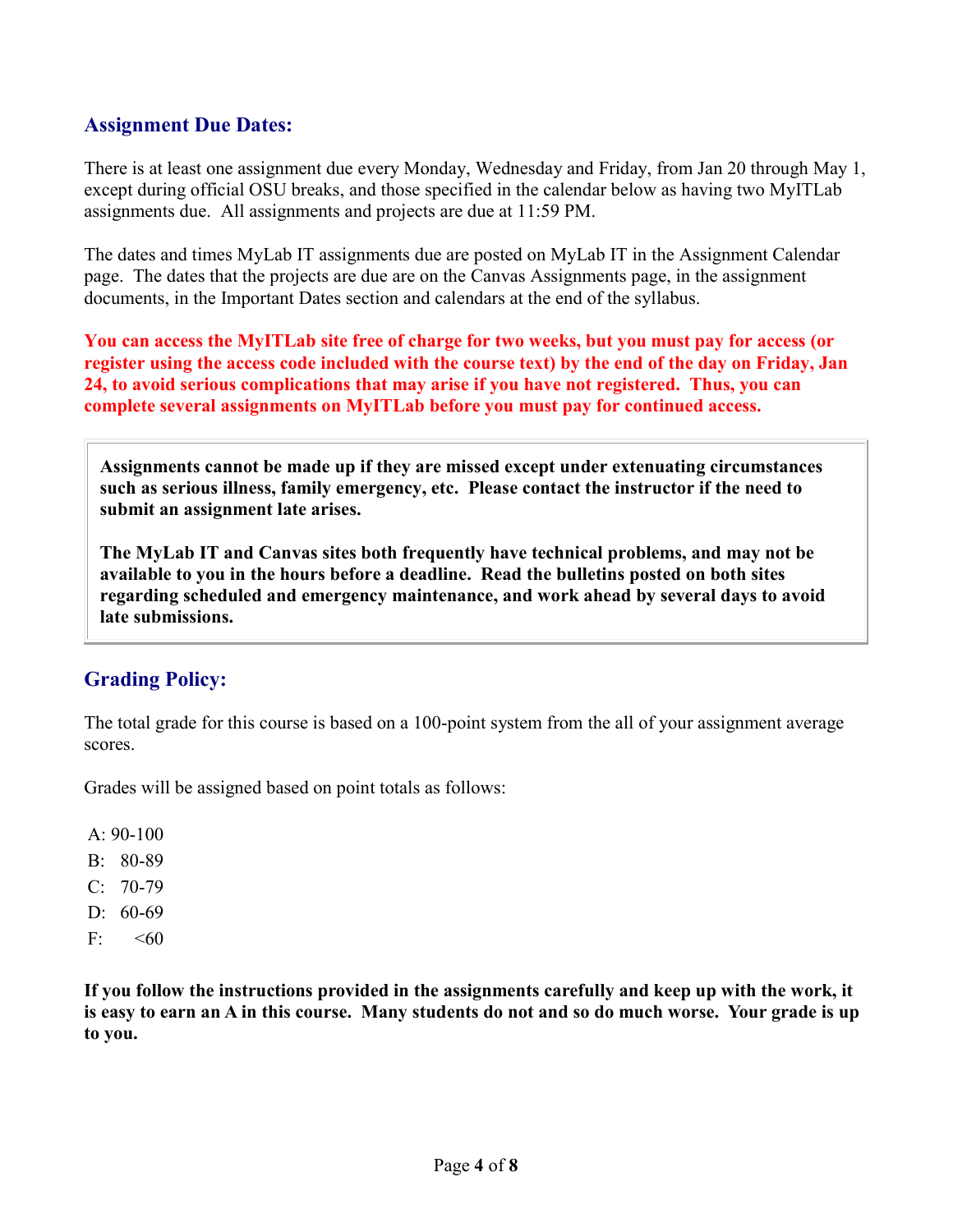## Hardware/Software Requirements:

All hardware and software needed for this course are available in MSCS 108. Students may use other computers as necessary, provided the Microsoft® Office 2016 is installed on such computers. Other versions of the Microsoft Office® software are often not compatible with the assignments and will cause problems in completing the assignments correctly. Assignments done using the Apple Macintosh version of Office 2016 are often very problematic, and cannot always be done correctly. Inform the instructor if you will be using a Mac. You may obtain a free copy of Office 2016, as an OSU student, from the OSU IT department's Software Distribution Center at https://app.it.okstate.edu/sdc/.

#### Collaboration Policy:

Laboratory assignments: Discussion with classmates and others is allowed. After any such discussion, each student must write up his/her own solution. Copying another student's work is not allowed, and is regarded as cheating. Giving another student your work is considered cheating. Doing an assignment for another student, in whole or in part, is regarded as cheating by both parties. Submitting any work that is not your own is considered cheating. The MyLab IT and Canvas sites have excellent tools for detecting cheating, including plagiarism for the projects, so do not cheat, as you will almost certainly be caught.

Students who do not comply with the described collaboration policy may be reported for an Academic Integrity violation to the University and a punishment up to and including "F!" (an F-shriek, indicating failed due to misconduct) will be assessed.

#### Disabilities Act:

If you feel that you have a disability and need special accommodations of any nature whatsoever, the instructor will work with you and the Office of Disabled Student Services, 315 Student Union, to provide reasonable accommodations to ensure that you have a fair opportunity to perform in this class. Please advise the instructor of such disability and the desired accommodations at some point before, during, or immediately after the first scheduled class day.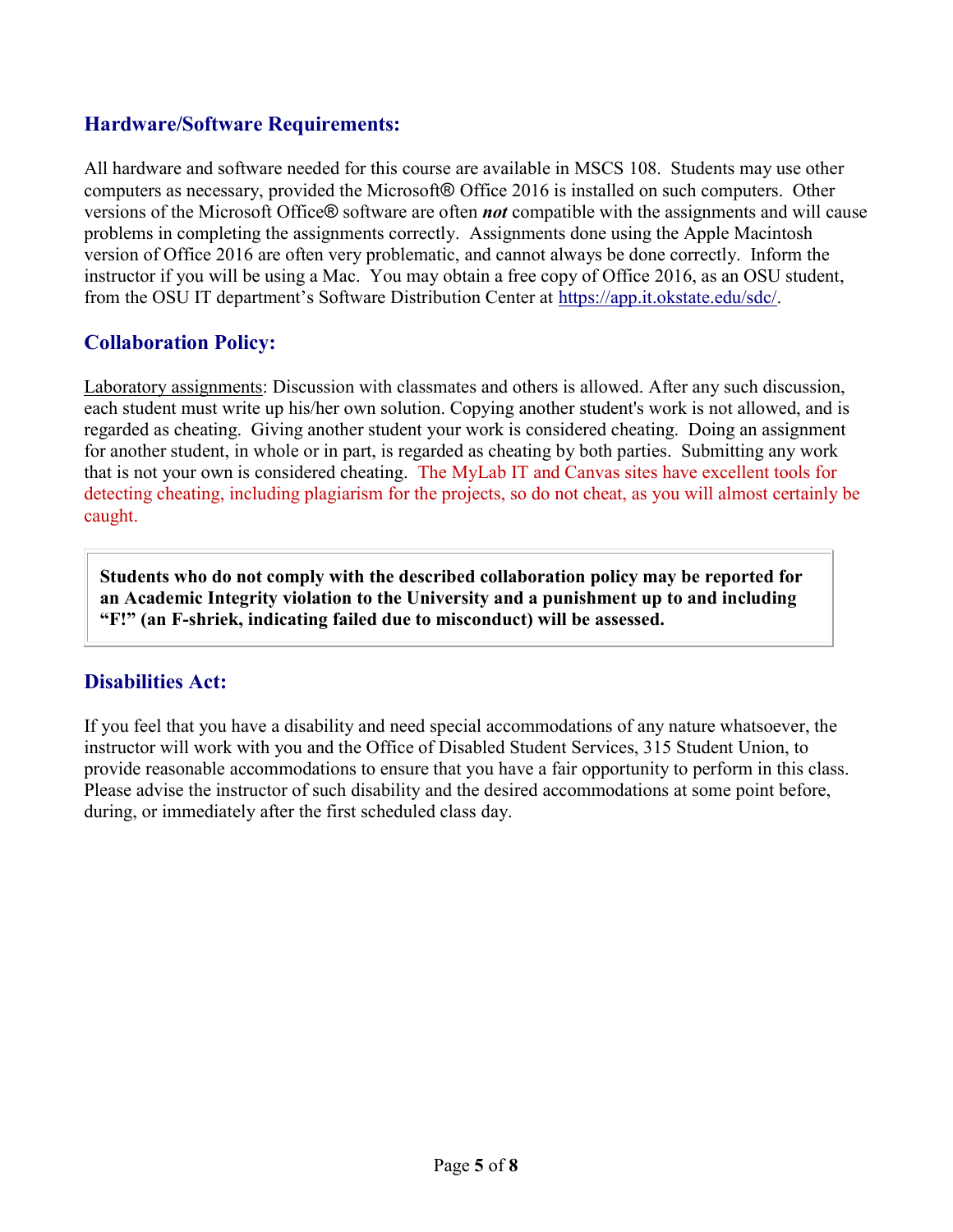## Important Dates for Fall 2018 semester:

| <b>Classwork Begins</b>                                                | Monday, Jan 13                 |  |  |
|------------------------------------------------------------------------|--------------------------------|--|--|
| <b>Registration of Pearson MyLab IT</b>                                | Jan $13 \sim$ Jan 17           |  |  |
| Temporary Access Available on Pearson MyLab IT                         | Jan $13 \sim$ Jan 27 (2 weeks) |  |  |
| <b>Full Access Code Required before expiring Temporary Access Code</b> | <b>Before Jan 27</b>           |  |  |
| First assignment for this course                                       | <b>Wednesday, Jan 22</b>       |  |  |
| <b>Spring Break</b>                                                    | March 16 to March 20           |  |  |
| <b>Finals Week</b>                                                     | May 4 to May 8                 |  |  |

Note: Grades for all material up to the end of the sixth week will be used in calculating six-week grades for those students who must receive them. If you are a student athlete, it is essential that you complete all material up to this date, and submit each prior to its deadline, or you will risk eligibility. For all students for whom a six-week grade is required, consider who this is reported to, and whether you want them to see a poor grade.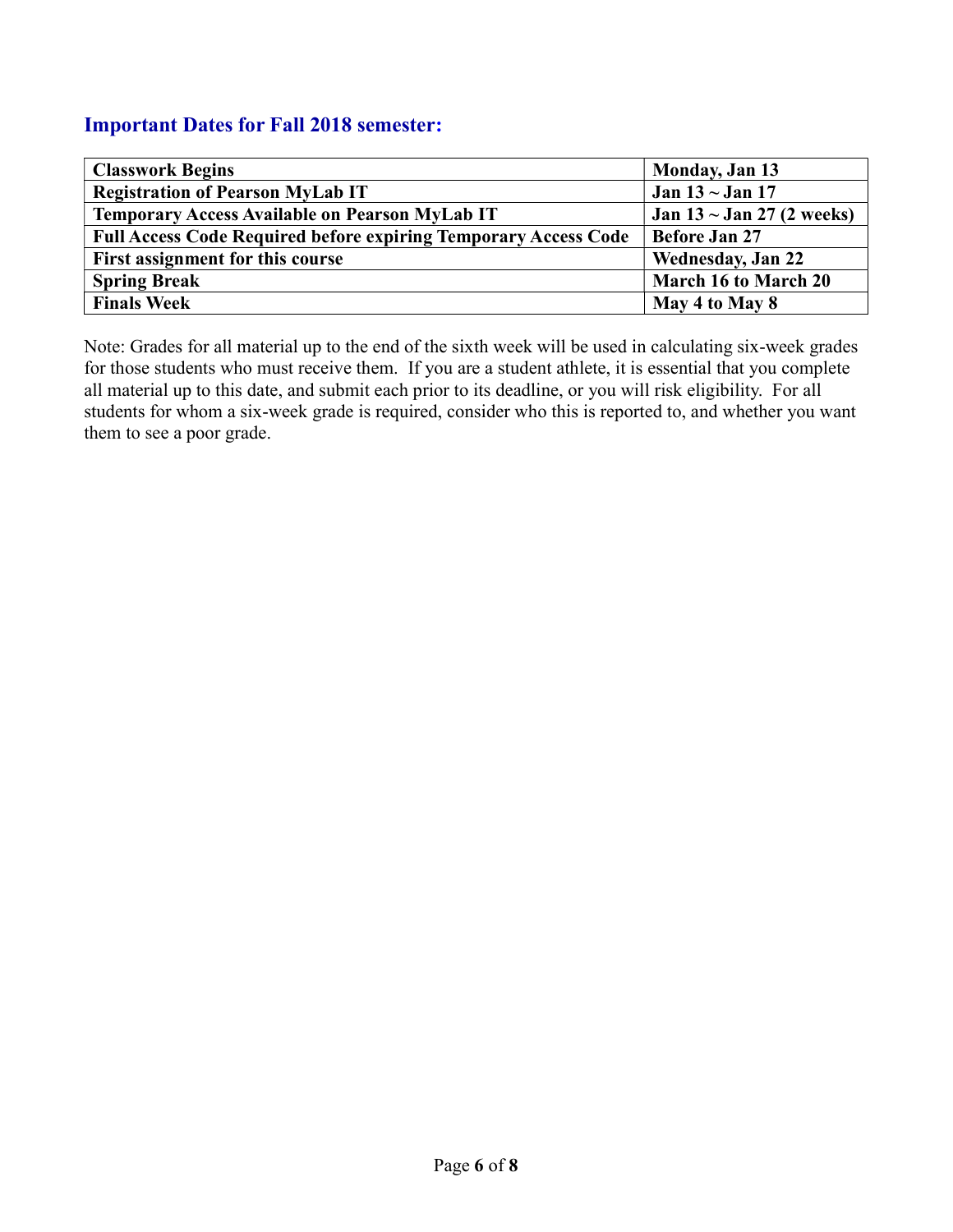Important dates for assignment submissions on MyITLab are shown in the calendar below: Student are allowed maximum 3 attempts for Homework (HW) and 2 attempts for Assessment (AS) to modify and submit.

|       | Sun            | <b>Mon</b>                                                                                   | <b>Tues</b>    | Wed            | <b>Thur</b>    | Fri            | Sat            | <b>Week</b>    |  |  |
|-------|----------------|----------------------------------------------------------------------------------------------|----------------|----------------|----------------|----------------|----------------|----------------|--|--|
|       | 12             | 13                                                                                           | 14             | 15             | 16             | 17             | 18             |                |  |  |
|       |                | <b>Registration to Pearson</b><br>(refer to "Student_Registration_Handout_pradhan10576.pdf") |                |                |                |                |                |                |  |  |
| uer   | 19             | 20                                                                                           | 21             | 22             | 23             | 24             | 25             | $\overline{2}$ |  |  |
|       |                | <b>Holiday</b>                                                                               |                | Word1 HW1      |                | Word1 HW2      |                |                |  |  |
|       | 26             | 27                                                                                           | 28             | 29             | 30             | 31             | $\mathbf{1}$   | 3              |  |  |
|       |                | Word2 HW1                                                                                    |                | Word2 HW2      |                | Word2 HW3      |                |                |  |  |
|       | 2 <sup>2</sup> | $\overline{3}$                                                                               | $\overline{4}$ | 5              | 6              | $\overline{7}$ | 8              | 3              |  |  |
|       |                | Word3 HW1                                                                                    |                | Word3 HW2      |                | Word3 HW3      |                |                |  |  |
|       | 9              | 10                                                                                           | 11             | 12             | 13             | 14             | 15             |                |  |  |
| Feb   |                | Word4 HW1                                                                                    |                | Word4 HW2      |                | Word4 HW3      |                | 4              |  |  |
|       | 16             | 17                                                                                           | 18             | 19             | 20             | 21             | 22             | 5              |  |  |
|       |                | Excel1 HW1                                                                                   |                | Excel1 HW2     |                | Excel1 HW3     |                |                |  |  |
|       | 23             | 24                                                                                           | 25             | 26             | 27             | 28             | 29             | 6              |  |  |
|       |                | Excel2 HW1                                                                                   |                | Excel2 HW2     |                | Excel2 HW3     |                |                |  |  |
| March | $\mathbf{1}$   | $\overline{2}$                                                                               | $\overline{3}$ | $\overline{4}$ | 5              | 6              | $\overline{7}$ | 7              |  |  |
|       |                | Excel3 HW1                                                                                   |                | Excel3 HW2     |                | Excel3 HW3     |                |                |  |  |
|       | 8              | 9                                                                                            | 10             | 11             | 12             | 13             | 14             | 8              |  |  |
|       |                | Excel4 HW1                                                                                   |                | Excel4 HW2     |                | Excel4 HW3     |                |                |  |  |
|       | 15             | 16                                                                                           | 17             | 18             | 19             | 20             | 21             | 9              |  |  |
|       |                | <b>Spring Break</b>                                                                          |                |                |                |                |                |                |  |  |
|       | 22             | 23                                                                                           | 24             | 25             | 26             | 27             | 28             | 10             |  |  |
|       |                | PPT1 HW1                                                                                     |                | PPT1 HW2       |                | PPT1 HW3       |                |                |  |  |
|       | 29             | 30                                                                                           | 31             | $\mathbf{1}$   | $\overline{2}$ | 3              | $\overline{a}$ | 11             |  |  |
|       |                | PPT2 HW1                                                                                     |                | PPT2 HW2       |                | PPT2 HW3       |                |                |  |  |
| April | 5              | 6                                                                                            | $\overline{7}$ | 8              | 9              | 10             | 11             | 12             |  |  |
|       |                | PPT3 HW1                                                                                     |                | PPT3 HW2       |                | PPT3 HW3       |                |                |  |  |
|       | 12             | 13                                                                                           | 14             | 15             | 16             | 17             | 18             | 13             |  |  |
|       |                | Word1 AS                                                                                     |                | Word2 AS       |                | Word3 AS       |                |                |  |  |
|       | 19             | 20                                                                                           | 21             | 22             | 23             | 24             | 25             | 14             |  |  |
|       |                | Excel1 AS                                                                                    |                | Excel2 AS      |                | Excel3 AS      |                |                |  |  |
|       | 26             | 27                                                                                           | 28             | 29             | 30             | $\mathbf 1$    | $\overline{2}$ | 15             |  |  |
|       |                | PPT1 AS                                                                                      |                | PPT2 AS        |                | PPT3 AS        |                |                |  |  |
| VeW   | 3              | $\overline{4}$                                                                               | 5              | 6              | $\overline{7}$ | 8              | 9              | 16             |  |  |
|       |                | <b>Finals Week</b>                                                                           |                |                |                |                |                |                |  |  |
|       | 10             | 11                                                                                           | 12             | 13             | 14             | 15             | 16             |                |  |  |
|       |                |                                                                                              |                | Grades         |                |                |                |                |  |  |